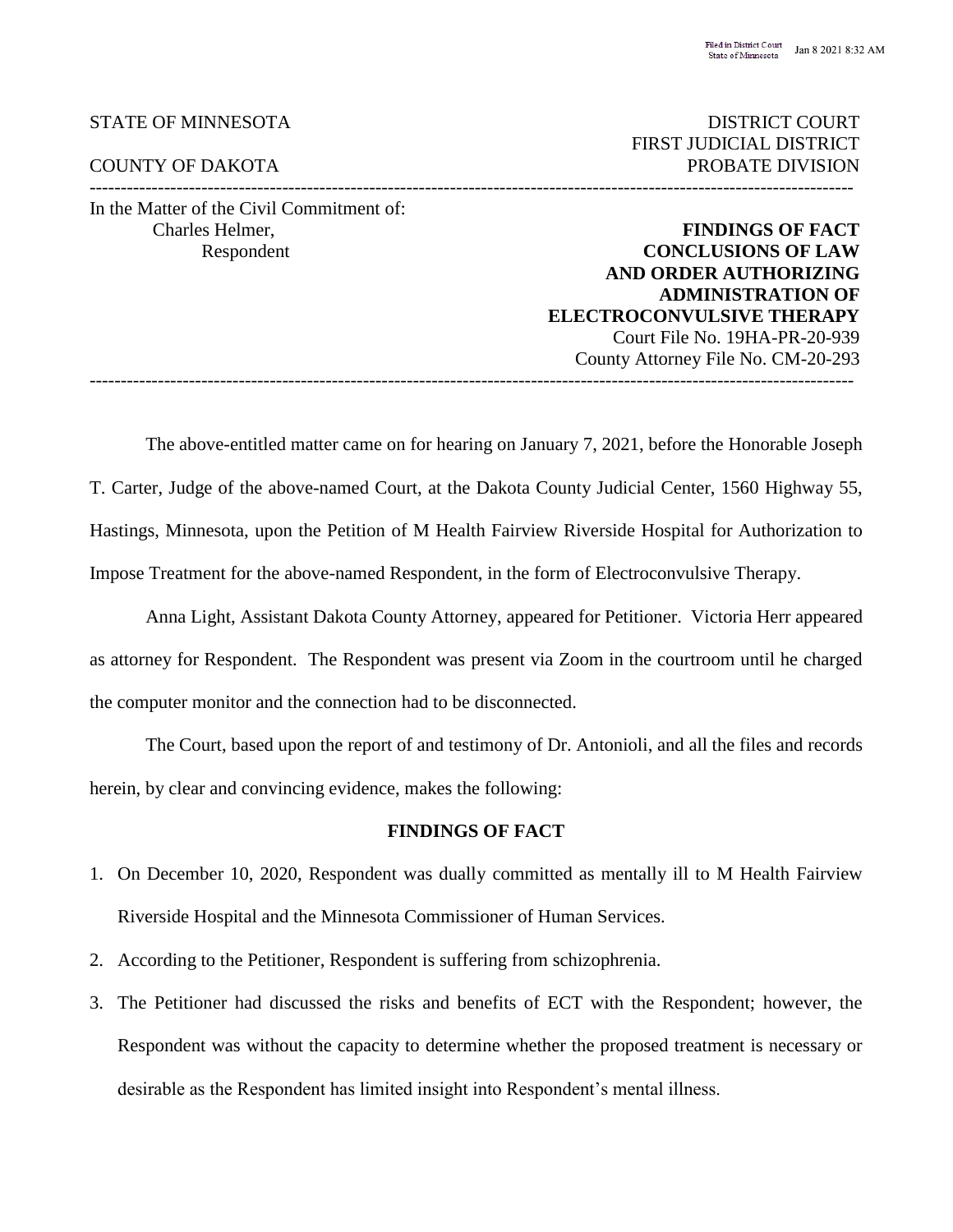- 4. At the time the Petition was filed, Respondent lacked any ability to understand and use information about Respondent's mental illness, its symptoms or its treatment, and was unable to engage in a rational discussion regarding his treatment with ECT.
- 5. The Respondent has been previously treated with ECT.
- 6. The Petitioner requests that authorization be given to impose an acute phase of 3 treatments per week to a maximum of 12 treatments, and if successful, a maintenance phase of 1 or fewer treatments per week for the duration of the commitment; that the treatment proposed is an accepted and proven treatment plan within the psychiatric community in Minnesota; that the treatments proposed are within the recommended range for the proposed treatment and are the least intrusive treatment option with a good probability of improving Respondent's condition.
- 7. The administration of ECT to Respondent should decrease Respondent's delusional beliefs and psychotic behaviors, while making Respondent more comfortable and more able to participate in other forms of treatment.
- 8. Respondent's prognosis if ECT is not continued is poor. Respondent's condition will likely remain the same and may even deteriorate. There are currently no viable treatment alternatives other than ECT to treat Respondent's condition.
- 9. The use of ECT as proposed is not an experimental form of treatment.
- 10. The Petitioner has a program in place to monitor the side effects of ECT to protect the health and safety of the Respondent. Various side effects may accompany the use of this treatment, however, Respondent will be closely monitored for any possible side effects.
- 11. The Petitioner is of the opinion that no less restrictive programs are available that would be effective to treat the Respondent's mental illness.